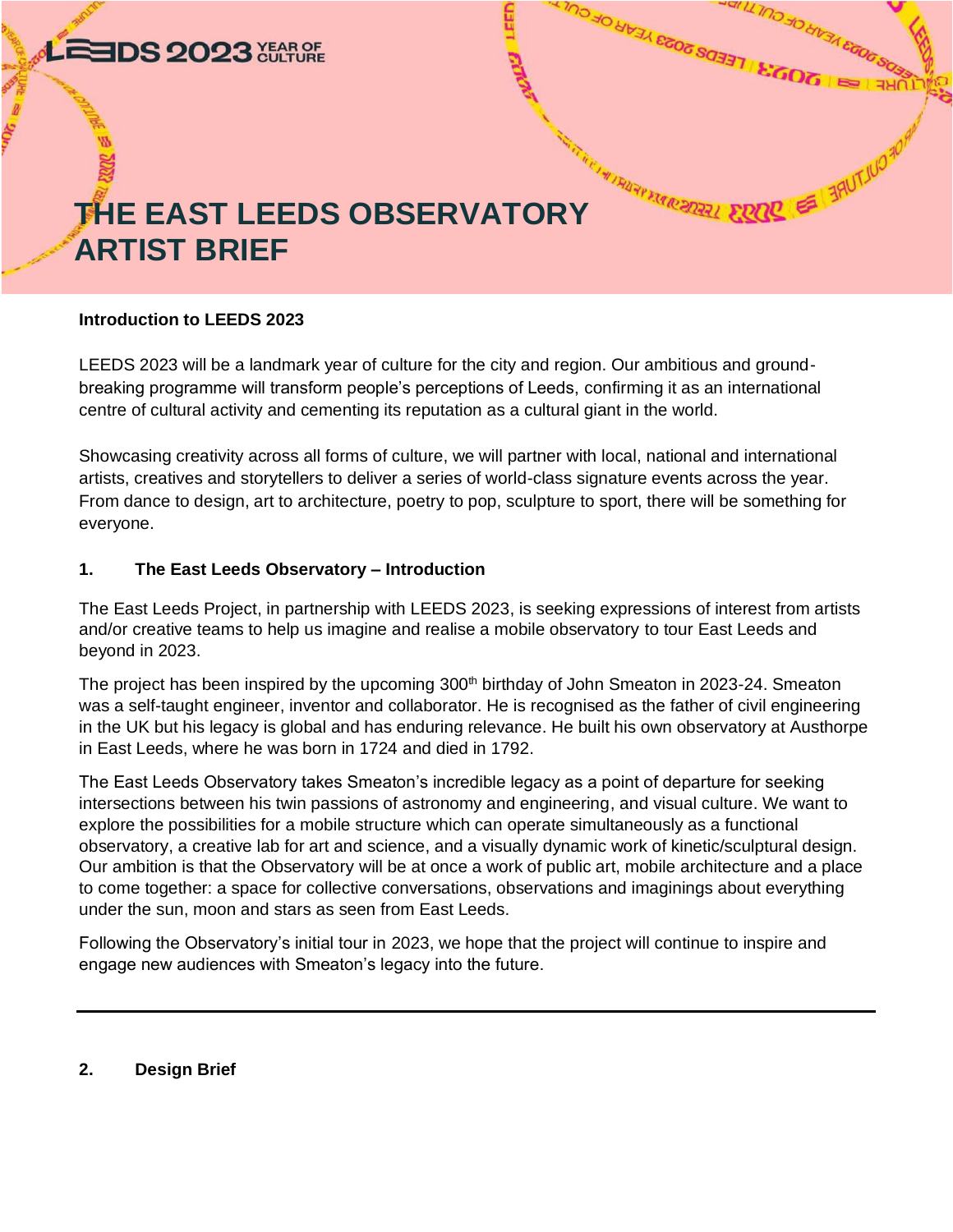We are inviting ambitious proposals for this unique project and urge you to dream big! We realise that applicants are unlikely to have expertise in astronomy and the technicalities of creating a functioning observatory. That's OK - we will bring any external expertise required into the project at the next stage.

What we would like you to think about now is how you would propose to create a mobile structure that could potentially operate in this way. For example, on a basic level the East Leeds Observatory could be a shipping container on the back of a flat-bed truck with an aperture in its roof to enable us to look at the night sky. But we envisage something rather more dynamic and beautiful.

We want to commission a bespoke structure that is magical, has the wow factor and stimulates curiosity wherever it goes, with kinetic / moveable elements to enable it to open and close: elements that will genuinely situate the project at the intersection of art, science and engineering. We'd like to see innovative use of materials to create something magnetic and compelling with tactile, intriguing surfaces – this is one sculpture you may definitely touch! The structure may also directly reference Smeaton's work in some way. It will also need to function as a platform and starting point for a public events programme that will animate the Observatory's tour, co-produced with local people and organisations.

At this stage, we are seeking light-touch expressions of interest from artists and/or collectives and creative teams who are interested in working with us on this ambitious and extraordinary project. We want to hear from creative people with the vision, skills and experience to help us reach for the stars and create something unique and memorable for the people of East Leeds and beyond to experience and enjoy.

From the expressions of interest we will shortlist up to three artists or teams who will each receive a fee of £600 to spend up to **two** days working up their initial ideas to pitch level\*.

\*Based on Artist's Union England recommended rates of pay 2021. Available at [https://www.artistsunionengland.org.uk/wp-content/uploads/2017/10/AUE-RATES-OF-PAY-](https://www.artistsunionengland.org.uk/wp-content/uploads/2017/10/AUE-RATES-OF-PAY-GUIDELINES-2021.pdf)[GUIDELINES-2021.pdf](https://www.artistsunionengland.org.uk/wp-content/uploads/2017/10/AUE-RATES-OF-PAY-GUIDELINES-2021.pdf)

The East Leeds Observatory project, and the scale of its budget, is funding dependent. From the three shortlisted proposals, one design will be put forward for greenlighting by LEEDS 2023. We will know if the project has been successful and its confirmed budget in July 2022. As an indication of the level of its ambition, the scale of the budget for the Observatory structure (fabrication and materials) is £40,000 - £70,000, with an artist fee of £10,000- £13,000.

Although we are not asking you to supply any design ideas at this stage, it is useful to set out what shortlisted applicants will be asked to consider at the next stage:

- The Observatory must be mobile and easy to move and to set up, either as an adaptation of an existing vehicle or a structure that can be towed on a trailer
- It must be wind and watertight and durable enough to be on tour in outdoor locations for a period of at least 7 months
- Security and maintenance requirements
- The structure must have public access
- It must be able to accommodate groups of people and have spaces to host activities (e.g. film screening, exhibition or live streamed event) inside and/or on and outside the structure
- Health and safety considerations associated with public access
- The Observatory must have intergenerational appeal and take into account the widest possible range of additional access requirements
- The design must centre environmental sustainability we are interested in proposals that make use of recycling and reuse, and sustainable forms of energy
- Proposals will need to consider the future decommissioning of the structure and this must be reflected in the choice of materials and construction method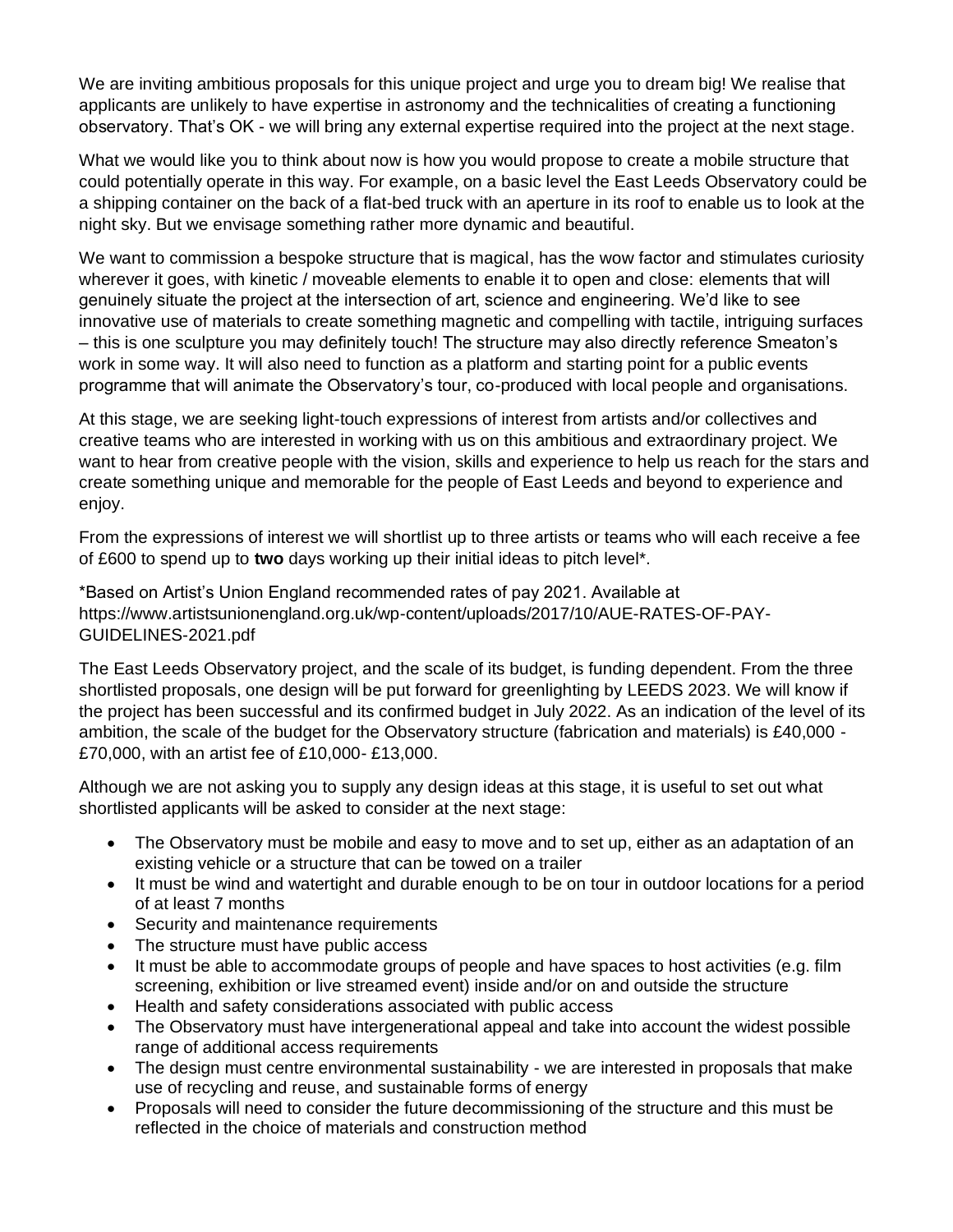• A series of micro-commissions may be offered at a later stage for artists and designers to create additional elements for the Observatory, e.g. signage, lighting, furniture. Applicants may choose to indicate where their proposal creates opportunities for these additional commissions

## **Key dates**

| Monday 9 May       | Artist's brief goes live through an open call                    |
|--------------------|------------------------------------------------------------------|
| Friday 27 May, 5pm | Deadline for expressions of interest (three weeks)               |
| Friday 3 June      | Offers made to shortlisted artists                               |
| From Monday 6 June | Briefing meetings with shortlisted artists                       |
| 6 - 24 June        | Artists/teams develop proposals, including visuals (three weeks) |
| Friday 30 June     | Preferred artist/team notified                                   |
| Thursday 7 July    | Preferred proposal put forward for greenlighting                 |
|                    |                                                                  |

# **3. Application and selection process**

## **How to apply**

Although this commission is open to all, we recommend that the **lead applicant** has at least five years' professional experience of working on relevant projects in the public realm or with public access. Applicants must be able to either demonstrate the technical and fabrication skills required to undertake the project or indicate that this is a specialism you would need to bring into the conversation or partner with.

Please supply the following by the deadline of **5pm** on **Friday 27 May**:

- Name and contact details for the lead applicant someone we can get in touch with about your proposal
- Details of your team (if applying with others) and/or anyone you would collaborate with or reach out to – **including fabricators if necessary** and not already part of your team
- A statement outlining your interest in this commission, what you can bring to it and any initial ideas about your approach
- Information detailing relevant previous experience and projects, including links to online content

Applications should be made online via Curatorspace at [www.curatorspace.com](http://www.curatorspace.com/) (search 'East Leeds Observatory')

### **Access**

We are committed to making this process as accessible as possible for applicants with additional access requirements. We recognise that the timescales are tight and will create a barrier for some applicants, which is why we are keeping the expression of interest stage as light touch as possible.

If you would like to supply your application in an alternative format, please get in touch and we will do our best to help.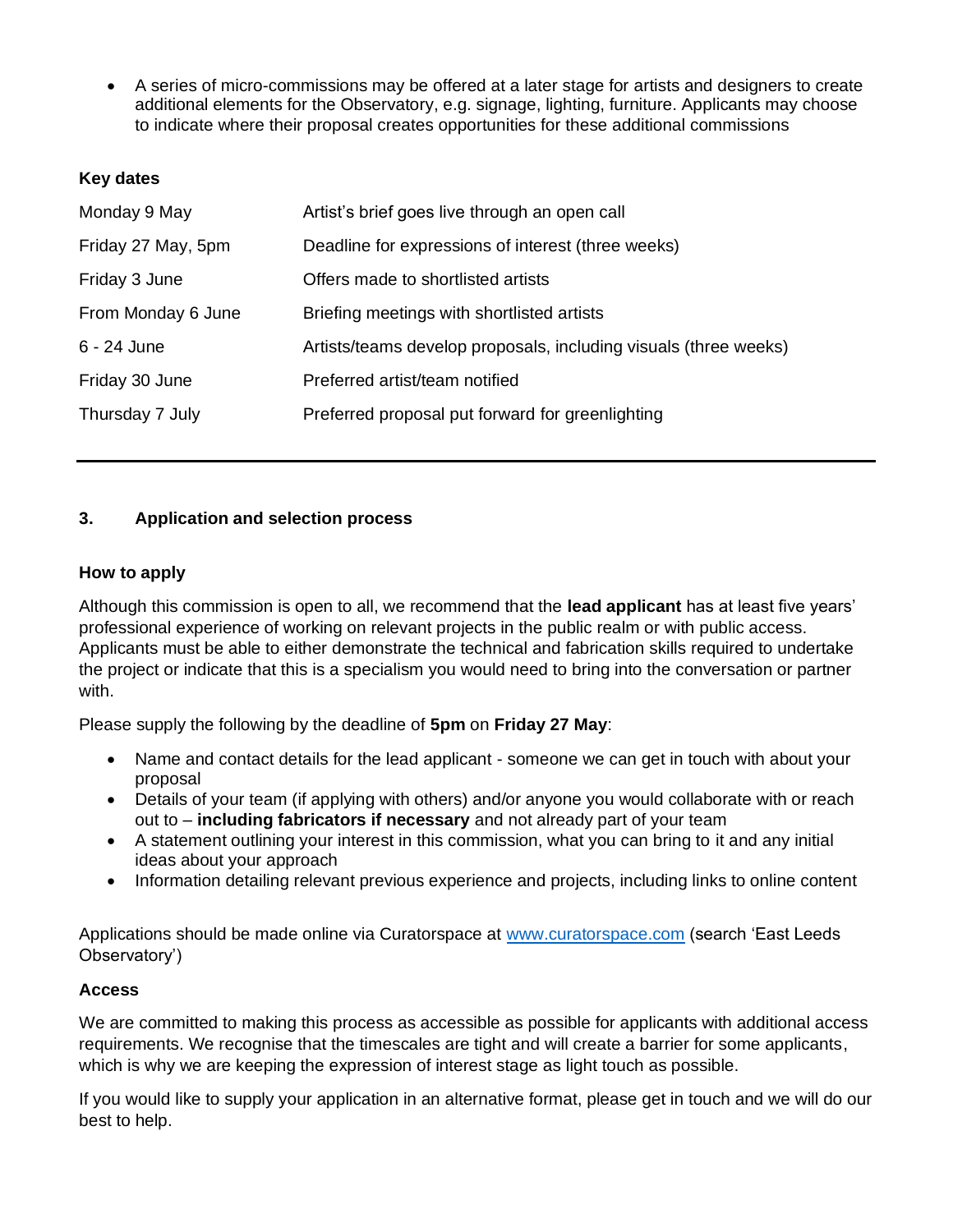## **Selection**

Expressions of interest will be assessed by Kerry Harker and Claire Irving (Artistic Director and Communities Director, East Leeds Project), Jane Earnshaw and Abby Dix-Mason (Leeds City Council/Smeaton300) and Kat Boon (Producer, LEEDS 2023).

## **Assessment Criteria**

The panel will consider the following criteria when assessing Expressions of Interest:

- The artist/team demonstrates the relevant professional experience needed to fulfil the ambitions of this project
- The artist/team shows a clear understanding of the Observatory's aims and requirements and provides an initial indication of how it will meet them
- The artist/team demonstrates an understanding of the technical skills required to deliver the Observatory including whether these skills are already within the team or to be brought on through partnership

Feedback will be offered on all applications, if requested – please let us know in your application.

# **4. FAQs**

## **Do I need a formal qualification to apply?**

No. We are not asking for a CV because we want you to tell us, in your own words, what experience/s you have that make you best placed to take on this commission. We value real world experience as much as formal education qualifications.

### **Do I need to be based in Leeds to apply?**

No – this commission is open to everyone and there are no restrictions on age or geographical location.

### **Do I need to supply a detailed budget at this stage?**

No – please only supply the information requested at this stage. Three shortlisted artists/teams will be asked to supply more detailed information, including an outline budget, at the next stage.

### **When is the deadline?**

Please send us your expression of interest by 5pm on Friday 27 May.

### **Who can I discuss my application or ideas with?**

Please contact the East Leeds Project on info@eastleedsproject.org with any queries and we can arrange a time for a conversation.

### **Will I get paid for my ideas?**

There are no fees for supplying an expression of interest. Three shortlisted applicants will be paid £600 each to develop their ideas in the next stage of the process.